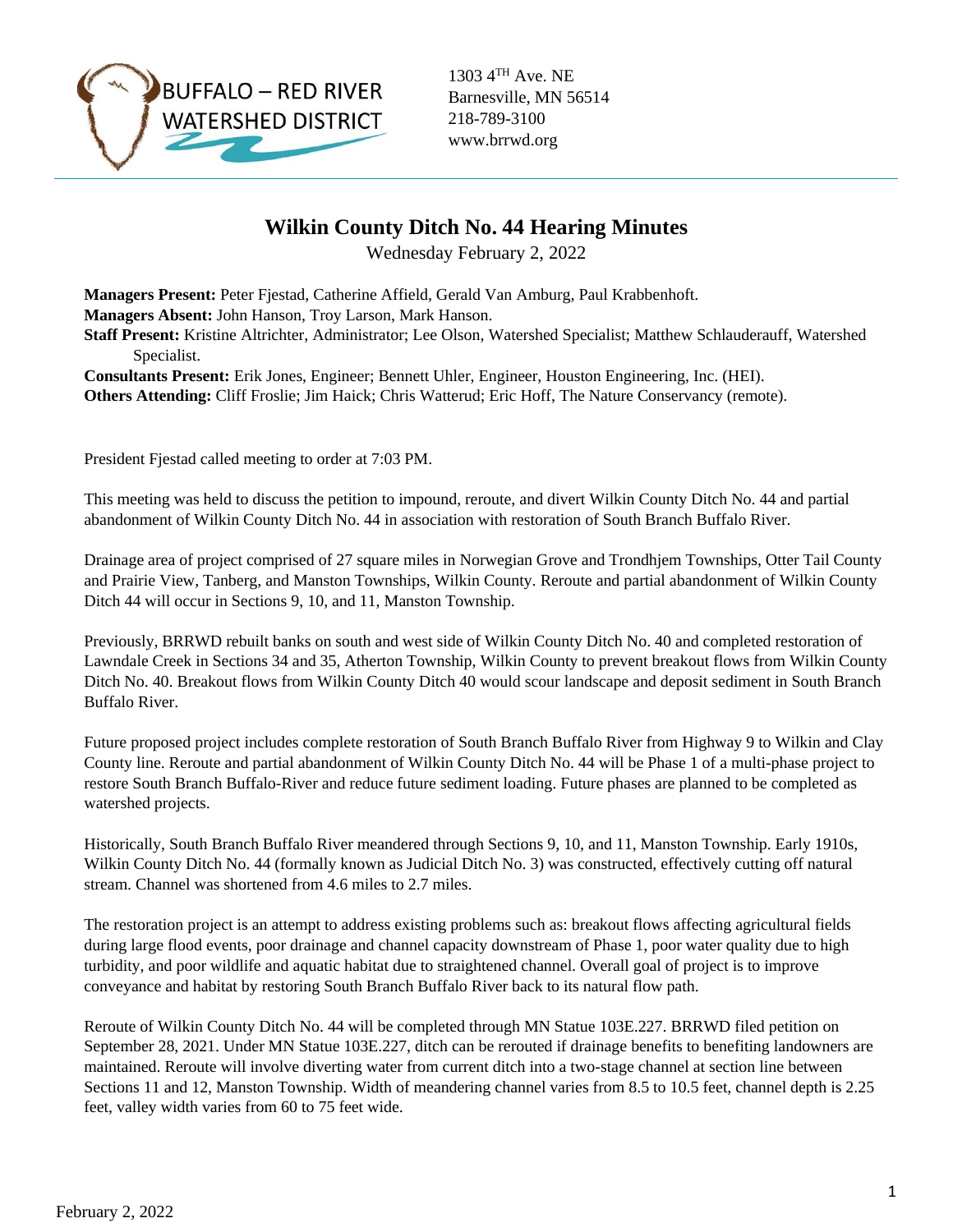Project proposes to utilize riprap section as a best management practice (BMP) to manage sediment. Land adjacent to project is in well-established permanent conservation, so there is a buffer between agricultural fields and channel. Riprap sections will have lower installation and maintenance costs compared to side inlet pipes because there will be no culvert.

Land surrounding Phase 1 of project has already been enrolled in permanent conservation programs. BRRWD will acquire 140 feet wide easement for construction and future maintenance. Land in Sections 9 and 11 are enrolled in Reinvest in Minnesota (RIM) program and land in Section 10 is owned by Pheasants Forever, Inc. and will be transferred to Minnesota Department of Natural Resources (DNR) for establishment of a Wildlife Management Area (WMA).

Partial abandonment of Wilkin County Ditch No. 44 will be completed through MN Statute 103E.806. Pheasants Forever, Inc. was benefitting landowner that petitioned for partial abandonment of ditch that runs parallel to  $170<sup>th</sup>$  Street. Existing ditch through Sections 3, 10, and 11 will be converted to Township Road ditch.

BRRWD has acquired permits through Wilkin County for wetland impacts under Wetland Conservation Act (WCA). Wetland permits through DNR and U.S. Army Corps of Engineers (USACE) were not required. Once project is awarded to contractor, BRRWD will obtain Construction Stormwater Permit through Minnesota Pollution Control Agency (MPCA).

Total project cost estimate is \$1.245 million. \$50,000 proposed to be paid for by Board of Water and Soil Resources (BWSR) to manage tree encroachment on adjacent RIM easements. \$1.195 million in grant funds from Outdoor Heritage Fund (OHF) through Lessard-Sams Outdoor Heritage Council (LSOHC) has been secured. Gaps in funding are anticipated to be paid through district-wide levy authorized through MN Statute 103D.905. BRRWD may utilized Clean Water Fund grant acquired for work within South Branch Buffalo River watershed.

Proposed project will improve water quality by reducing sediment and nutrient loading to Wilkin County Ditch No. 44 and South Branch Buffalo River through creation of stable natural prairie stream. Project reduces peak discharge at its outlet by reconnecting Wilkin County Ditch No. 44 to its natural floodplain. Project will not adversely impact drainage and will maintain drainage benefits for benefiting landowners. BRRWD will acquire easements along rerouted stream ensuring drainage maintenance rights for Wilkin County Ditch No. 44 are maintained. Memorandum of Understanding (MOU) developed between BWSR, Pheasants Forever, Inc., and BRRWD to ensure drainage maintenance rights through entire project area.

Once reroute of Wilkin County Ditch No. 44 is complete and fully vegetated, portion of Wilkin County Ditch No. 44 sought to be abandoned will not serve substantial useful purpose as part of drainage system to any property remaining in system and is not of substantial public benefit and utility.

BRRWD will continue to use existing Wilkin County Ditch 44 alignment until restored channel is fully vegetated. Once vegetation along channel is stable, water will be rerouted through restored channel. At this time, portion of ditch along 170th Street will be regraded to be road ditch.

Construction of project expected to begin late summer 2022.

Project benefits include maintained drainage and conveyance of system, improved water quality by reducing sediment and nutrient loading to channel with river restoration allowing flood flows to spill over vegetated lands and installation of 18 sediment BMPs, improved habitat through installation of 80 acres of enhanced buffers and restoration of 4.6 miles of Wilkin County Ditch 44/South Branch Buffalo River to stable stream, and improved road safety along 170<sup>th</sup> Street.

In northeast corner Section 11, pipe will be installed diagonally through  $170<sup>th</sup>$  Street to bring water directly into project area in Section 11 to keep water from crossing over road during large rain event.

BRRWD receiving funding from OHF for stream restoration program. Application identified South Branch Buffalo River and Upper Buffalo River as priority areas. Future phases of South Branch Buffalo River Project will depend on funding needs for both projects. BRRWD requested extension for current grant. If granted extension, BRRWD may be able to fund additional phases. BRRWD has completed Environmental Assessment Worksheet (EAW) for downstream phases. Once bids are opened for Phase 1 there will be a better understanding of funding for future phases of project.